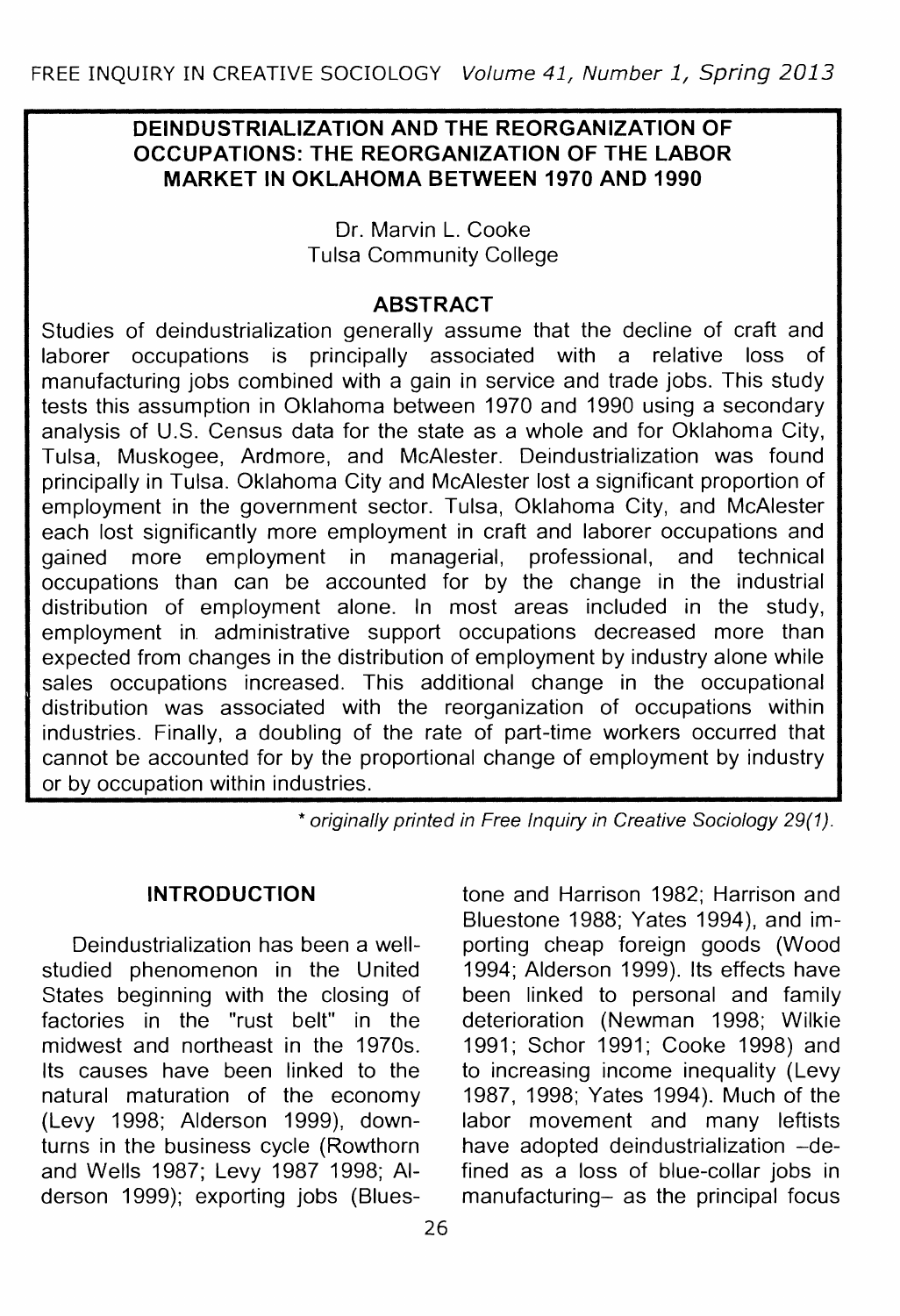for political action. Globalization -an expanded explanation for exporting jobs- tends to be identified as the driving force behind deindustrialization (Schwartz 2000a, 2000b; Tabb 2000).

Though many studies of deindustrialization and the political agenda of much of the labor movement assume that the loss of manufacturing jobs tells the story of the loss of blue-collar employment, other studies link the decline of the blue-collar employment with how occupations and work are organized within firms. For example, Gordon (1996) found that the decline of blue-collar workers was due to simultaneously overstaffing management while cutting blue-collar employment and wages. Another important development in how occupations have been reorganized is the growth of parttime work in various occupations. For example, Edwards (1979) demonstrated how the labor process has segmented employment into full-time employment and "casual" employment in several industrial sectors. While commentators on the labor movement have noted the need for organizing workers to resist such changes, there is still a strong tendency for labor to define its problems in terms of the loss of manufacturing jobs to other countries or in terms of the growth of the service sector (Moberg 2000). Both definitions focus on changes in industrial sectors rather than changes in the occupational structure within industrial sectors.

The purpose of this study is to explore how much the loss of blue-collar jobs is associated with the proportional loss of employment in manufacturing and how much the loss of blue-collar

jobs is associated with the proportional change in occupations within all industries. Additionally, how much of the increase in part-time employment is associated with proportional changes in employment by industrial sector, how much is it associated with proportional reorganization of occupations within industries, and how much is it as a factor independent of the proportional changes? These questions were explored using a secondary analysis of U.S. Census data for the state of Oklahoma for 1970 and 1990. Changes in employment by industry and by occupation were explored and compared for the state as a whole, for the two largest urban areas in the state, Oklahoma City and Tulsa, and for three larger towns in the eastern part of the state: McAlester, Ardmore, and Muskogee.

#### **DEINDUSTRIALIATION AND THE REORGANIZATION OF OCCUPATIONS AND WORK**

Deindustrialization is often defined as a decline in the relative proportion of employment in manufacturing as an industrial category. For example, Alderson (1999:702) defined deindustrialization "as the decline of manufacturing employment relative to employment in other sectors." Since manufacturing as an industrial category has an occupation distribution in which craft and laborer occupations are concentrated, one would expect a decline in the proportion of persons employed in laborer and craft occupations as manufacturing declines as a fraction of total employment. Similarly, one would expect a relative increase in the pro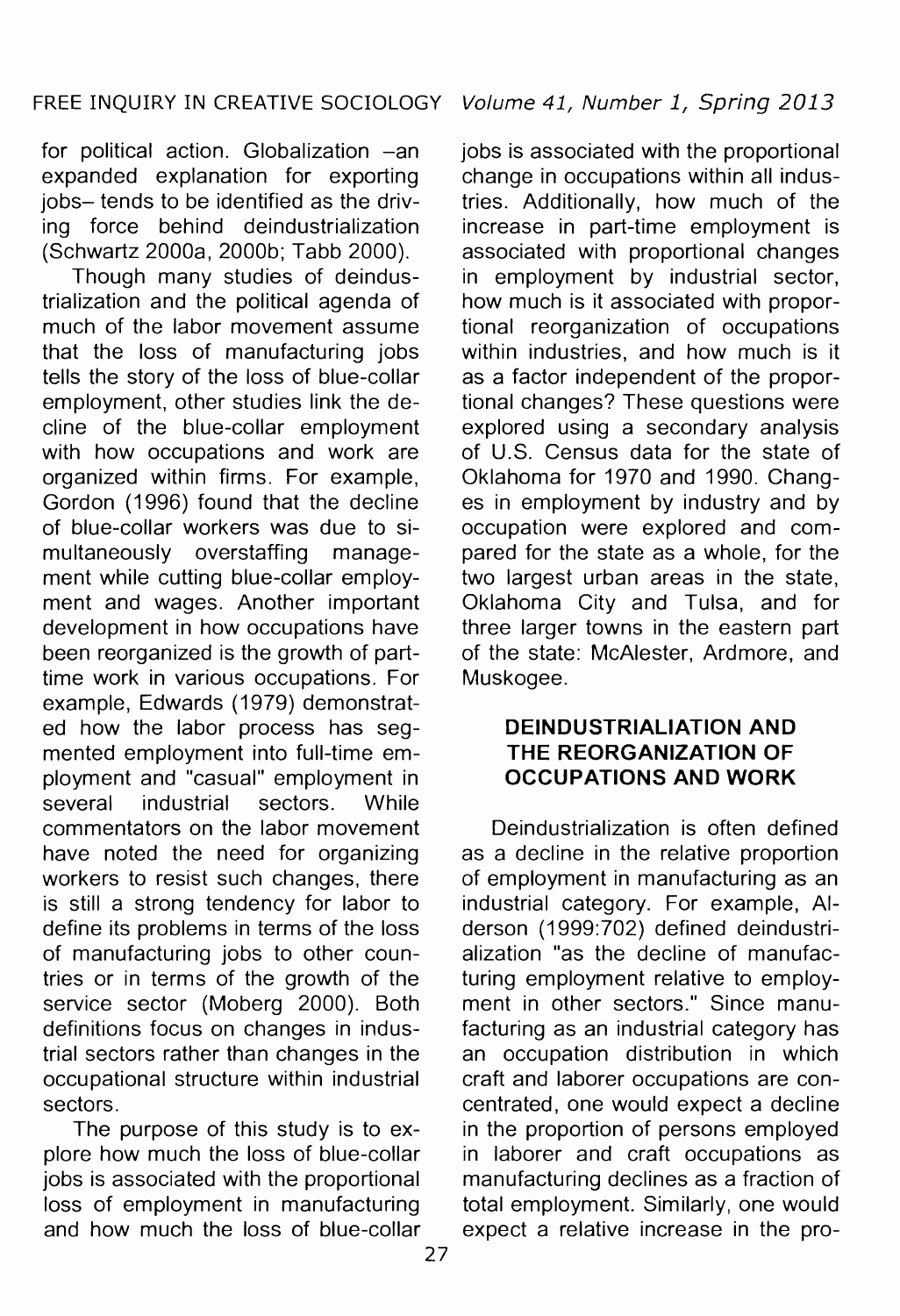portion of those employed in service and sales occupations with an increase in the proportion of those employed in the service and trade industrial sectors. If deindustrialization alone is the cause of the decline of blue-collar jobs, one should be able to predict the changes in the distribution of employment by occupation by changes in the distribution of employment by industrial category alone.

There are ways that manufacturing declines could increase the decline in craft and laborer occupations beyond what one would expect from the decline in manufacturing alone. Several mechanism have been defined that would accelerate the loss of blue-collar jobs beyond what one would expect solely from deindustrialization.

According to the international division of labor model (Cohen 1981; Reich 1983), the proportion of the labor force in manufacturing could decline by moving manufacturing plants<br>outside the United States while outside the United States while retaining management, engineering, and sales functions within the United States. Employment in manufacturing as an industrial sector would decline here, but employment in craft and laborer occupations would decline even more rapidly because of the changing mixture of occupations in manufacturing left in the United States. Maume (1987), Lobao (1990), and Brown and Hirschi (1995) found that such divisions of labor can also occur between urban and rural areas.

Levy (1987, 1998) suggested that the decline of an industrial sector in and of itself could both decrease the relative proportion of employment in that sector and rearrange employment by occupation within it. For example, a large number of blue-collar workers permanently lost their jobs with plant closings in the 1970s. Similarly, many administrative support positions were permanently eliminated with the consolidation of the financial sector in the 1980s.

Fundamental changes in how work is organized could also change the distribution of employment by occupation within different industrial sectors and across industrial sectors. Just as the digital revolution automated and deskilled work in manufacturing, Garson (1988) found that the same happened in the office environment. Levy (1998) reported shifts in employment from administrative support to sales occupations as industrial sectors have come under competitive pressure and as administrative support functions have become automated. Office environments are broadly distributed across industrial sectors. Gordon ( 1996) found that the decline in bluecollar employment and wages was a result of management overstaffing and overpaying itself at the expense of blue-collar employment and wages. Power differences in a hierarchical organization enable managers to exploit workers.

In addition to changing the distribution of occupations within industries, several mechanisms similar to those identified above seem to contribute to an increase in part-time employment. On the demand side of the labor market, Edwards (1979) demonstrated how the labor process has segmented employment into full-time employment and "casual" employment across industrial sectors. Wasmer (1999) found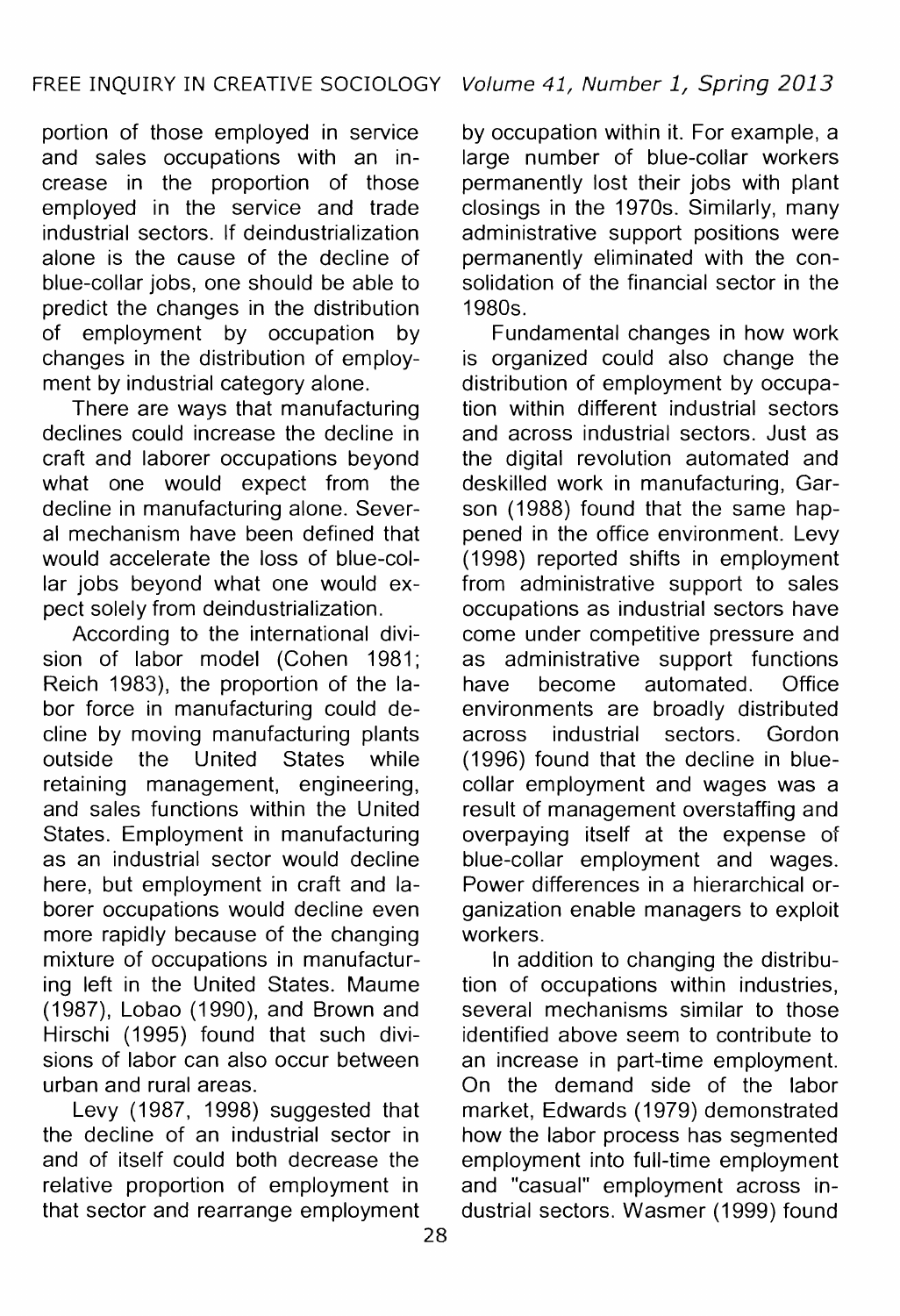that a slow-down in the growth of labor productivity and higher levels of population encourage temporary employment. Bluestone and Rose (1998) found that firms have shifted away from dealing with economic growth by hiring more full-time workers as in the 1970s to either employing workers longer hours or employing additional part-time workers in the 1980s and 1990s. On the supply side of the labor marker, Yates (1996) found that workers deal with household income maintenance in the face of stagnant wages and a weak labor marker by working more part-time jobs.

In reviewing these findings, three things stand out. First, these mechanisms are more pervasive than simply those associated with deindustrialization because they affect or potentially affect all industrial sectors rather than simply the manufacturing sector. Second, these mechanisms affect more than traditional blue-collar jobs. For example, employment in administrative support positions was lost while sales positions were added across various industrial sectors. Finally, some of these mechanisms contribute to the growth of part-time employment.

To investigate these trends in Oklahoma, employment in nonagricultural industrial sectors was analyzed to test whether deindustrialization as a proportional loss of manufacturing occurred between 1970 and 1990. Alderson (1999) found that manufacturing comprised 25% of nonagricultural employment in developed nations in 1970, but only 20% in 1990. Was the level of manufacturing in Oklahoma in 1970 and 1990 similar to the average developed country? This was explored for Oklahoma City, Tulsa, McAlester, Ardmore, and Muskogee as well as for the state as a whole.

To explore whether changes in employment by occupational category<br>were principally associated with principally associated with changes in employment by industry or by changes of employment by occupation within industries, three distributions of employment by occupation were generated and compared for each of the areas in the study. A percent distribution of employment by occupation was first calculated for 1970. A percent distribution of employment by occupation was then calculated using the distribution of employment by industry for 1990 and the 1970 occupational distribution of employment for each industry. This provides a picture of the occupational distribution of employment expected in 1990 if changes in the occupational distribution were due to changes in the industrial distribution alone. Finally, a percent distribution of employment by occupation was calculated for 1990. By comparing the distribution that is expected from changes in the industrial distribution alone with the distribution that actually occurred because of changes in both the industrial distribution and the occupational distribution within each industry, one can estimate the relative importance of deindustrialization compared to the reorganization of occupations within industries on the loss of blue-collar and administrative support occupations.

To determine whether part-time employment increased by occupation, the percent of employed persons from 16-64 years of age that were normally employed less than 35 hours per week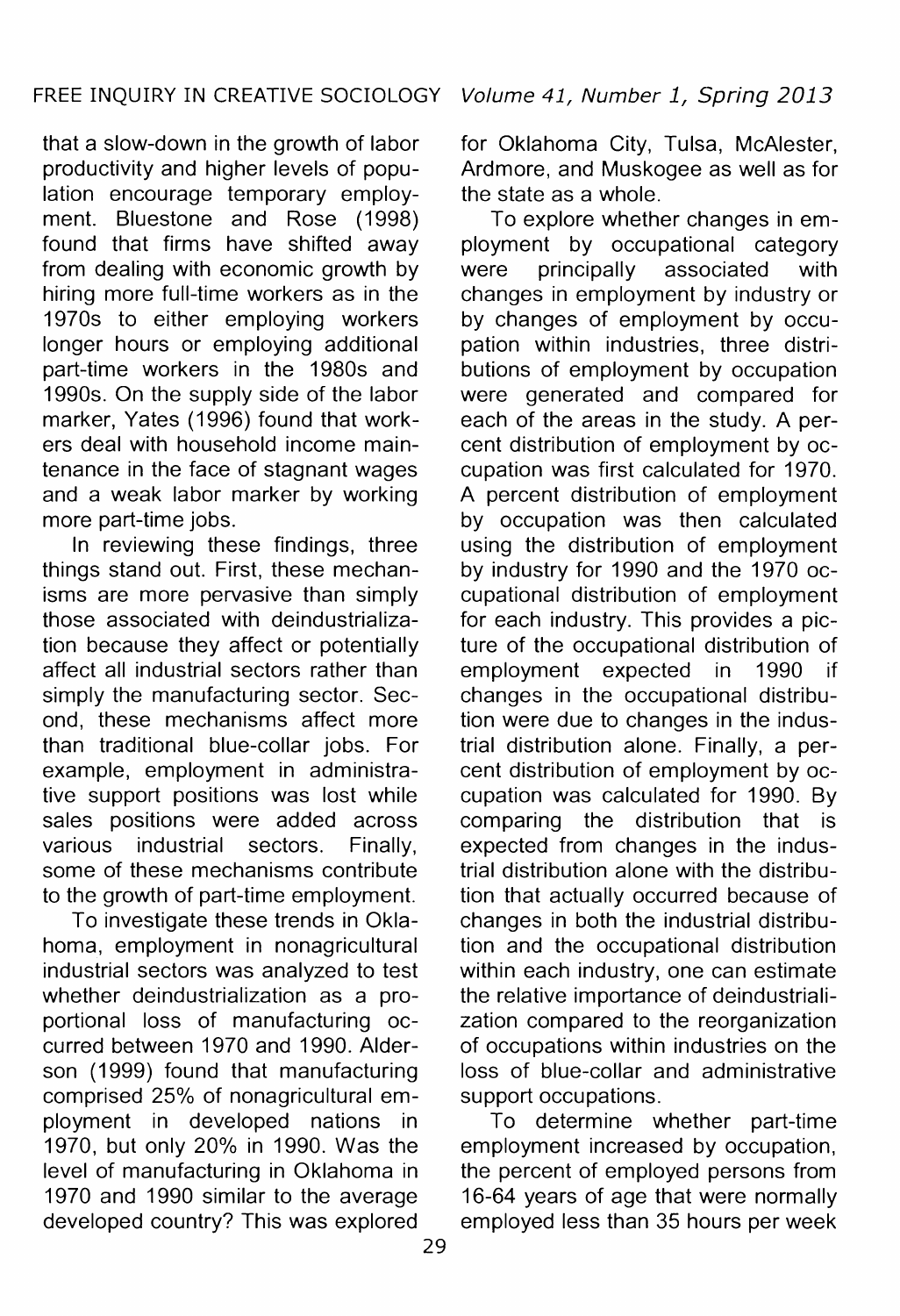in each occupation in 1970 and 1990 for the state as a whole was calculated. The separate effects of changes in the distribution of employment by industry, by occupation within industries, and by the proportion of persons employed less than 35 hours per week in each occupation within each industry on the overall distribution of persons employed less than 35 hours per week by occupation were explored. Because of problems with the comparability of smaller areas between the 1970 and 1990 Public Use Microdata Samples (U.S. Bureau of the Census 1973c, 1992c) and because of limitations with the 1970 statewide sample used by this researcher, only a statewide comparison of part-time employment by industry by occupation was made.

### **METHODS AND DATA**

From the technical documentation included in the U.S. Census Public Use Microdata Samples from 1970 and 1990 (U.S. Bureau of the Census 1973c, 1992c), certain issues of the comparability of data between the 1970 and 1990 U.S. Census for the purpose of this study are apparent. The definition of the Oklahoma City and Tulsa Metropolitan Statistical Areas changed between 1970 and 1990. The 1970 definition was used to define Oklahoma City as Oklahoma, Canadian, and Cleveland Counties and the Tulsa as Tulsa, Osage, and Creek Counties. There were some inconsistencies in the definition of occupations in nonagricultural industrial sectors. Some managerial, professional, and technical occupations classi-

fied under one of these categories in 1970 were classified in another in 1990, and some specific occupations were added. If one aggregates all of the occupations under one general category -managerial, professional, and technical occupations- the comparability between time periods is significantly improved. In 1990, some workers in nonagricultural industrial sectors were classified in agricultural occupations. None were classified in 1970. The workers so classified in 1990 appear to be principally laborers. One could have classified some of them as craft workers. Since most agricultural occupations in nonagricultural industries seemed to be laborers, they were classified as such. This probably slightly overstates the proportion of workers that are laborers and understates the proportion of workers that are craft workers in 1990.

To test whether a proportional loss of manufacturing occurred between 1970 and 1990, the tables, "Occupation of Employed Persons by Industry Group and Sex: 1970" and "Industry of Employed Persons and Occupation of Experienced Unemployed Persons for Places of 10,000 to 50,000: 1970," from the 1970 U.S. Census (1973a) and the tables, "Industry of Employed Persons: 1990," from the 1990 U.S. Census (1992a) were used to calculate a percent distribution of employed persons 16 years and over by nonagricultural industrial categories for the state as a whole, Oklahoma City, Tulsa, and the towns of McAlester, Ardmore, and Muskogee for 1970 and 1990. These distributions and results are reported in Table 1.

To explore whether changes in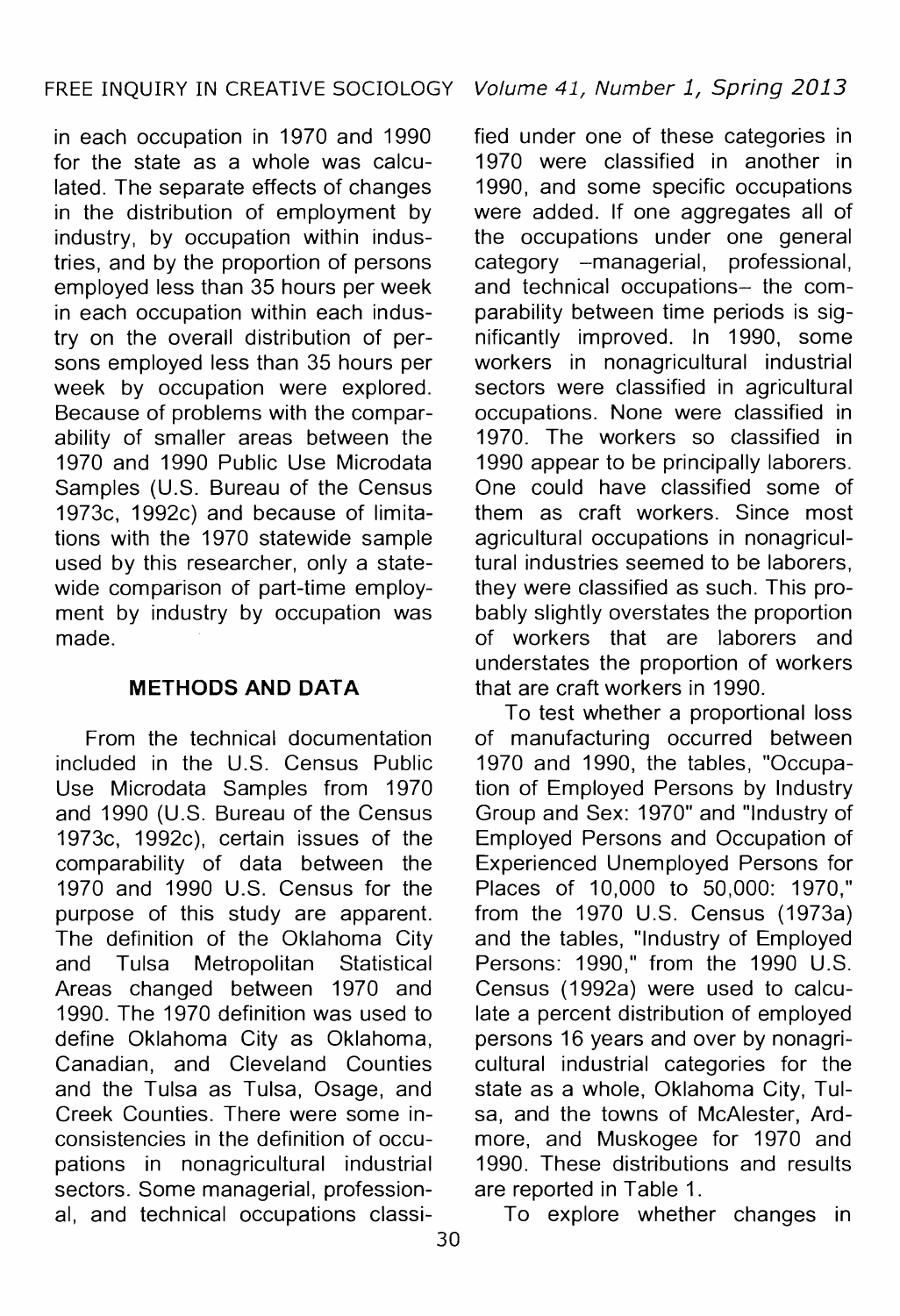### FREE INQUIRY IN CREATIVE SOCIOLOGY Volume 41, Number 1, Spring 2013

employment by occupational categories were principally associated with changes in employment by industry or by changes of employment by occupation within industrial categories, three distributions of employment by occupation were generated and compared for each of the areas in the study. First, a percent distribution of employment by occupation was calculated for 1970 using "Occupation of Employed Persons by Industry Group and Sex: 1970" and "Occupation and Earnings for Places of 10,000 to 50,000: 1970" from the 1970 U.S. Census (1973a) for all of the areas in the study. Using the above data sources, a percent dis-

tribution of employment by occupation was calculated using the industrial distribution of employment for 1990 and the 1970 occupational distribution of employment within each industry for the state as a whole, Oklahoma City, Tulsa, and the part of the state excluding Oklahoma City and Tulsa.

Since census data for McAlester. Ardmore, and Muskogee do not include a cross classification of occupation by industry for 1970, the occupation by industry distribution for the part of the state excluding Oklahoma City and Tulsa adjusted by the overall occupational distribution for the three towns in 1970 were used for this pro-

|                   |      | <b>Statewide</b> | <b>Oklahoma City</b> |      | Tulsa |      |
|-------------------|------|------------------|----------------------|------|-------|------|
| Industry          | 1970 | 1990             | 1970                 | 1990 | 1970  | 1990 |
| Mining            |      |                  |                      |      |       |      |
| Construction      |      | 6                | 6                    | 5    | հ     |      |
| Manufacturing     | 17   | 15               | 14                   | 12   | 21    | 16   |
| TCPU <sup>*</sup> |      |                  |                      |      |       | 10   |
| Trade             | 23   | 22               | 22                   | 23   | 23    | 23   |
| FIRE **           | 5    | հ                | 6                    |      | Բ     |      |
| Services          | 29   | 34               | 29                   | 35   | 26    | 33   |
| Government        | 8    |                  | 14                   | 9    |       | 3    |

| Table 1: Percent Distribution of Nonagricultural Employment in Oklahoma by |  |
|----------------------------------------------------------------------------|--|
| Industry                                                                   |  |

|                   | <b>McAlester</b> |      | <b>Ardmore</b> |      | <b>Muskogee</b> |      |
|-------------------|------------------|------|----------------|------|-----------------|------|
| Industry          | 1970             | 1990 | 1970           | 1990 | 1970            | 1990 |
| Mining            |                  |      |                |      |                 |      |
| Construction      |                  |      |                |      |                 |      |
| Manufacturing     | 15               | 13   | 14             | 13   | 16              | 18   |
| TCPU <sup>*</sup> |                  | 5    | 6              |      |                 |      |
| Trade             | 15               | 23   | 25             | 26   | 28              | 24   |
| FIRE **           | 3                | 5    | 5              |      |                 |      |
| Services          | 28               | 34   | 33             | 35   | 30              | 35   |
| Government        | 24               | 13   |                |      |                 | 6    |

\* Transportation, Communications, and Public Utilities

\*\* Finance, Insurance, and Real Estate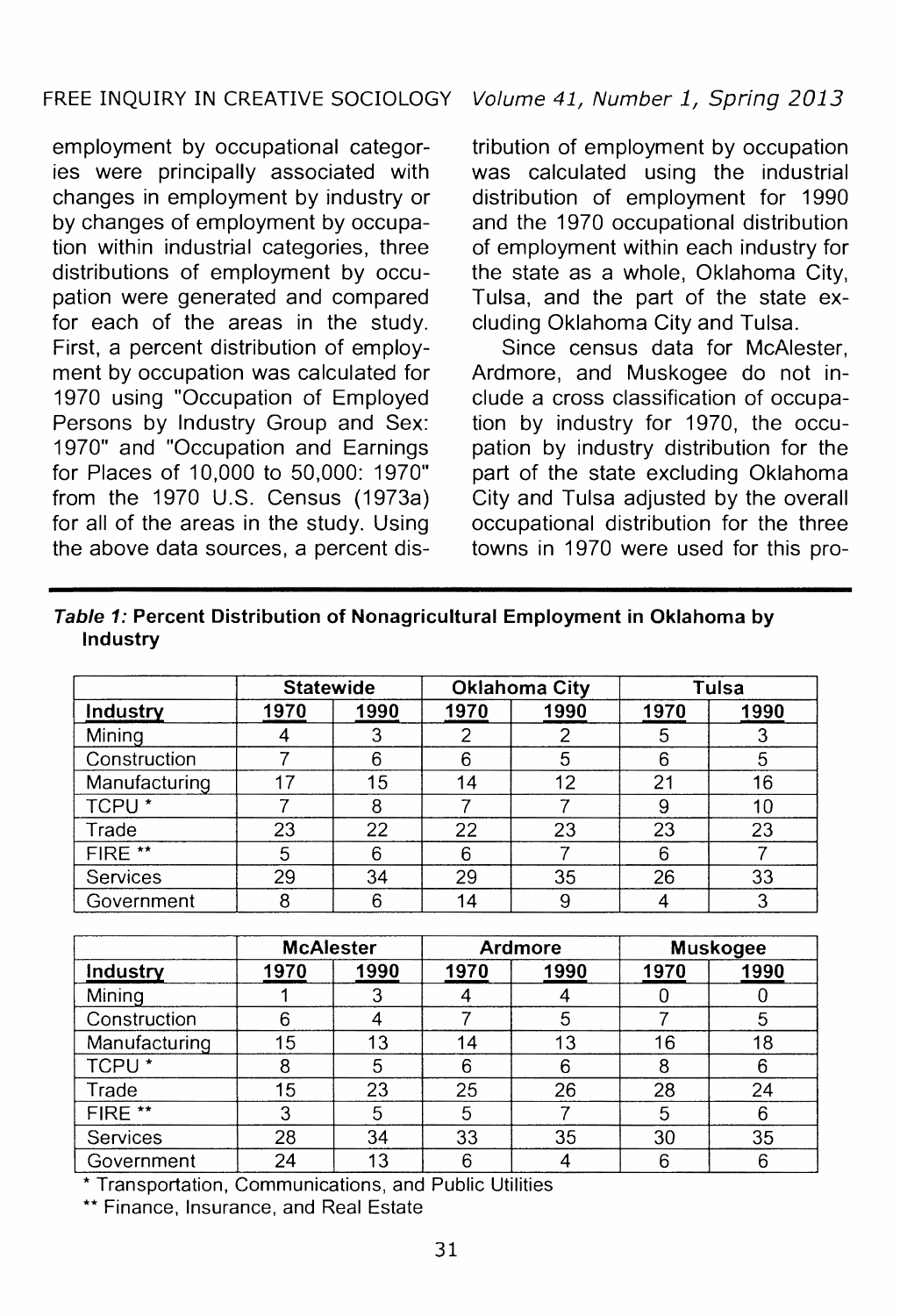| Table 2: Percent Distribution of Nonagricultural Employment in Oklahoma by |  |
|----------------------------------------------------------------------------|--|
| Occupation                                                                 |  |

| <b>Actual Distribution in 1970</b> |                  |                      |       |  |
|------------------------------------|------------------|----------------------|-------|--|
| Occupation                         | <b>Statewide</b> | <b>Oklahoma City</b> | Tulsa |  |
| Manager et al.*                    | 25               |                      | 26    |  |
| Sales                              |                  |                      |       |  |
| Administrative Support**           |                  |                      |       |  |
| Services                           |                  |                      |       |  |
| Crafts                             |                  |                      |       |  |
| Laborers                           |                  |                      |       |  |

| Occupation               | <b>McAlester</b> | Ardmore | Muskogee |
|--------------------------|------------------|---------|----------|
| Manager et al.*          |                  |         | 25       |
| Sales                    |                  |         |          |
| Administrative Support** |                  |         |          |
| Services                 |                  |         |          |
| Crafts                   |                  |         |          |
| Laborers                 |                  |         |          |

Expected in 1990 Based on Occupational Distribution by .<br>Industry in 1970 and Industrial Distribution in 1990

| Occupation               | <b>Statewide</b> | <b>Oklahoma City</b> | <b>Tulsa</b> |
|--------------------------|------------------|----------------------|--------------|
| Manager et al.*          | ጋና               |                      | 26           |
| Sales                    |                  |                      |              |
| Administrative Support** |                  |                      |              |
| Services                 | 6                |                      |              |
| Crafts                   |                  |                      |              |
| Laborers                 |                  |                      |              |

| Occupation               | <b>McAlester</b> | <b>Ardmore</b> | <b>Muskogee</b> |
|--------------------------|------------------|----------------|-----------------|
| Manager et al.*          |                  | 28             | 26              |
| Sales                    |                  |                |                 |
| Administrative Support** |                  |                |                 |
| Services                 |                  |                |                 |
| Crafts                   |                  |                |                 |
| Laborers                 |                  |                |                 |

Managerial, Professional Specialty, and Technical Occupations

\*\* Administrative Support Occupations

cedure for the three towns. This provides a picture of the occupational distribution of employment that one would expect in 1990 if changes in the occupational distribution were due to changes in the industrial distribution alone. Finally, a percent distribution of employment by occupation was calculated for 1990 for all defined areas in the study using the table, "Occupation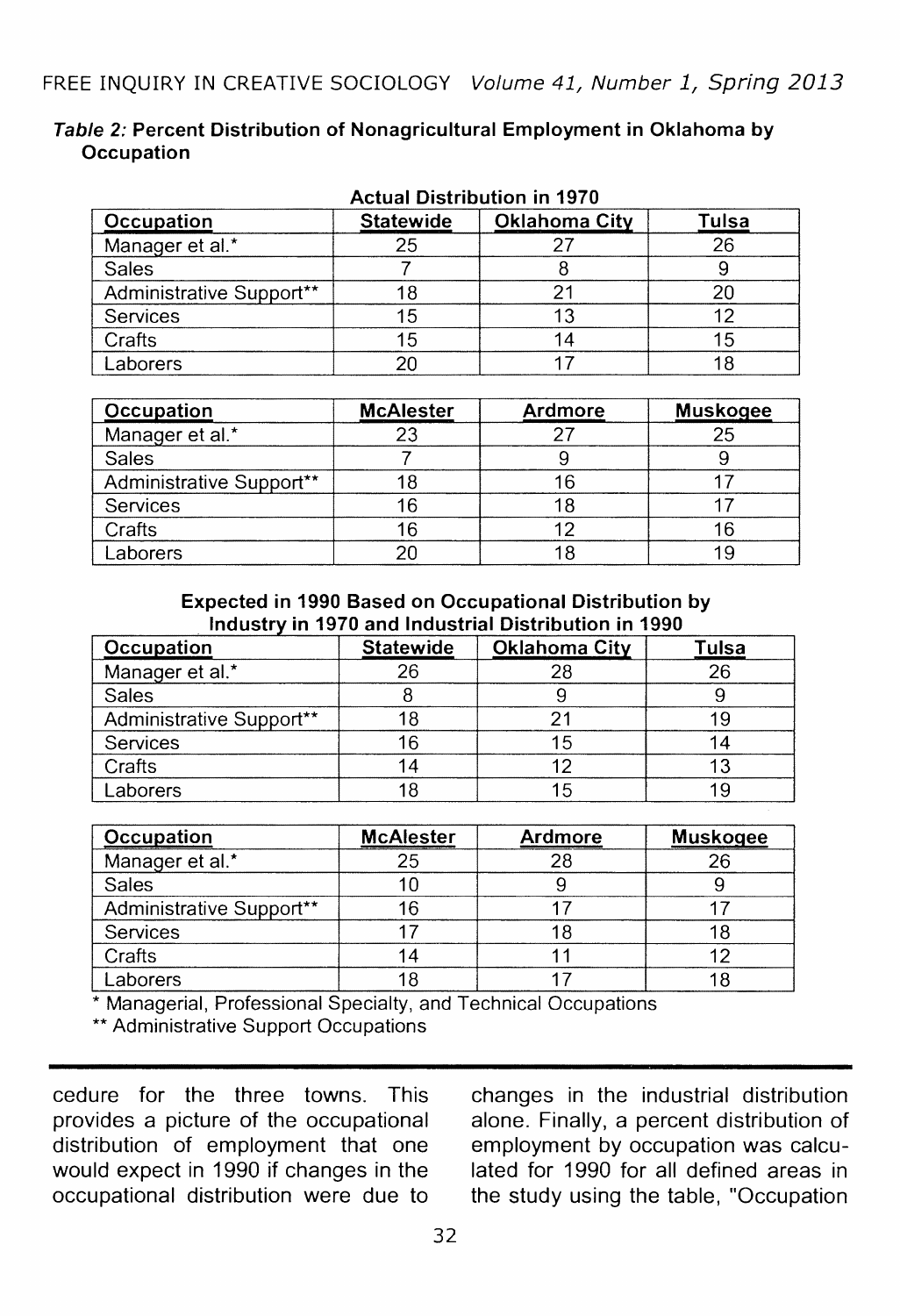of Employed Persons: 1990" (1992a). These distributions are reported in Table 2.

To explore the relative contribution of changes in employment by industry, by occupation within industries, and by the use of part-time workers within occupations within industries to changes in part-time employment by occupation across industries, the U.S. Census Public Use Microdata Samples (PUMS) from 1970 (1973b) and 1990 ( 1992b) were used to estimate the percent of employed persons 16 through 64 years of age that were normally employed less than 35 hours per week in each occupation in 1970 and 1990 for the state as a whole. Following the suggestions in the technical documentation (U.S. Bureau of the Census 1973c), the 1970 estimate was created by combining the 1/100

sample from the 5% sample and the 1/100 sample from the 15% sample of the PUMS to create a 2% sample. The 1990 estimate was created from the 5% sample PUMS. Because of problems with comparability of smaller areas between the 1970 and 1990 Public Use Microdata Samples, only a statewide comparison of part-time employment by industry by occupation was made. Two additional distributions were created. First, the percent of part-time workers for each occupation that would be expected from the 1990 industrial distribution, the 1970 occupational distribution by industry, and the 1970 distribution of part-time workers in each occupation in each industry was calculated to estimate the effect of the change in the industrial distribution alone on part-time employment. Second, the percent of part-time

Table 2 (continued): Percent Distribution of Nonagricultural Employment in Oklahoma by Occupation

| <b>Actual Distribution in 1990</b> |                  |               |       |  |
|------------------------------------|------------------|---------------|-------|--|
| Occupation                         | <b>Statewide</b> | Oklahoma City | Tulsa |  |
| Manager et al.*                    |                  |               |       |  |
| Sales                              |                  |               |       |  |
| Administrative Support**           | 6                |               |       |  |
| Services                           | 16               |               |       |  |
| Crafts                             |                  |               |       |  |
| Laborers                           |                  |               |       |  |

| Occupation               | <b>McAlester</b> | Ardmore | <b>Muskogee</b> |
|--------------------------|------------------|---------|-----------------|
| Manager et al.*          |                  | 28      | 26              |
| Sales                    |                  | 14      |                 |
| Administrative Support** |                  | 15      |                 |
| Services                 |                  | 16      |                 |
| Crafts                   |                  | 10      |                 |
| Laborers                 |                  |         |                 |

Managerial, Professional Specialty, and Technical Occupations

\*\* Administrative Support Occupations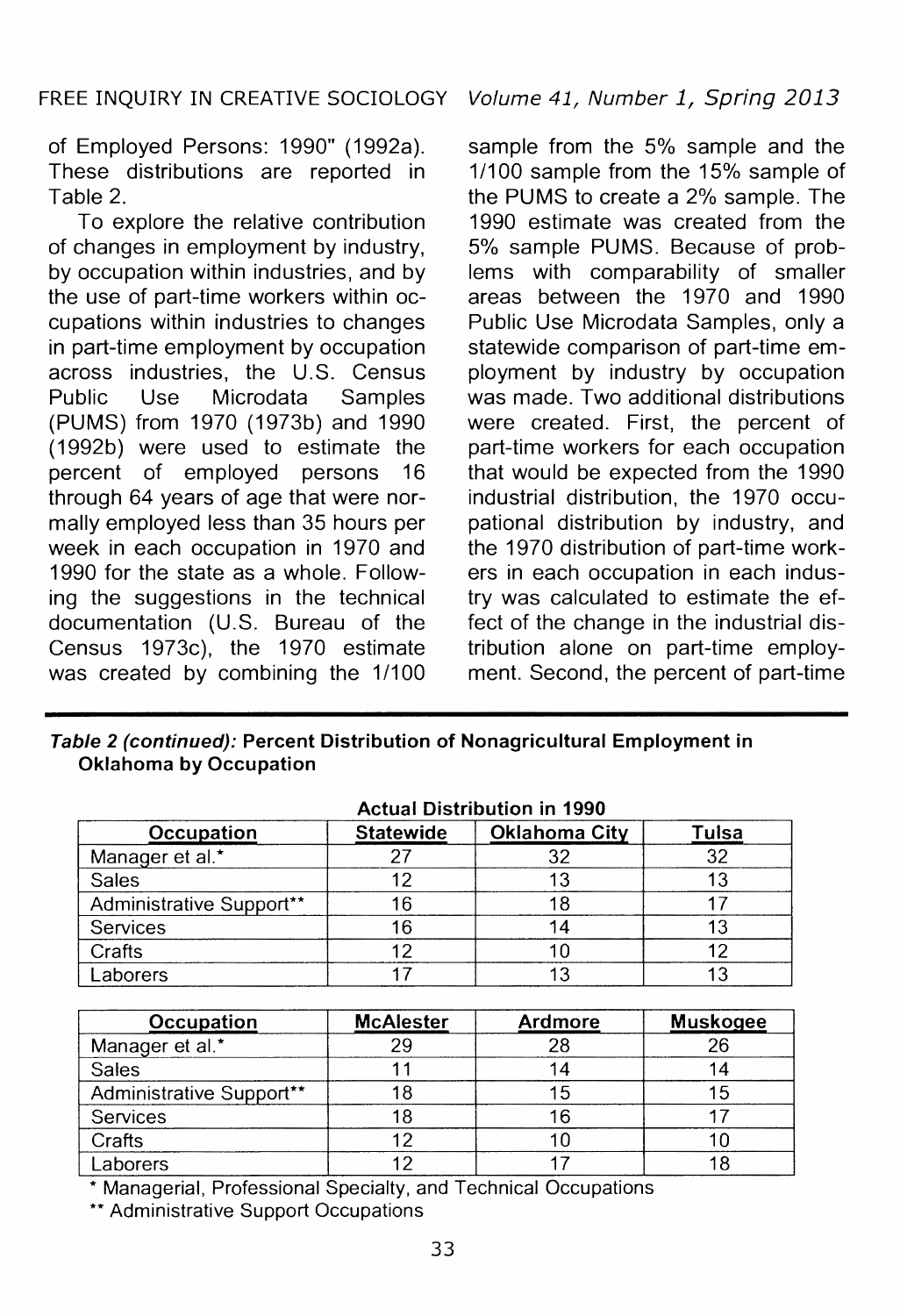#### Table 3: Percent of Employees 16 through 64 Years of Age in Oklahoma Typically Employed Less than 35 Hours per Week in Each Occupation

| Occupation               | 1970 | <b>Expected from</b><br>1990 industrial.<br>1970 occupational,<br>1970 part-time |
|--------------------------|------|----------------------------------------------------------------------------------|
| Manager et al.*          | 9    |                                                                                  |
| Sales                    | 16   | 16                                                                               |
| Administrative Support** | 13   | 13                                                                               |
| Services                 | 20   | 20                                                                               |
| Crafts                   | 10   | 10                                                                               |
| Laborers                 | 13   | 13                                                                               |
| All Employees            | 13   | 13                                                                               |

| Occupation               | <b>Expected from</b><br>1990 industrial.<br>1990 occupational,<br>1970 part-time | 1990 |
|--------------------------|----------------------------------------------------------------------------------|------|
| Manager et al.*          | 9                                                                                | 18   |
| Sales                    | 16                                                                               | 37   |
| Administrative Support** | 13                                                                               | 28   |
| Services                 | 19                                                                               | 48   |
| Crafts                   | 10                                                                               | 16   |
| Laborers                 | 13                                                                               | 23   |
| All Employees            | 13                                                                               | 27   |

\* Managerial, Professional Specialty, and Technical Occupations

\*\* Administrative Support Occupations

workers for each occupation that would be expected from the 1990 industrial distribution, the 1990 occupational distribution by industry, and the 1970 distribution of part-time workers in each occupation in each industry was calculated to estimate the effect of the changes in the industrial distribution and in the occupational distribution within each industry on part-time employment. The results are reported in Table 3.

# **FINDINGS**

Statewide employment in manufacturing in Oklahoma hardly meets the standards of a developed nation. Instead of having 25% of nonagricultural employment in manufacturing as did most developed nations in 1970 (Alderson, 1999). Oklahoma's employment in manufacturing was only 17%. While Alderson (1999) found that employment in manufacturing in developed nations dropped to 20% by 1990, Oklahoma's employment in manufacturing dropped only to 15%. While Oklahoma was not as industrialized as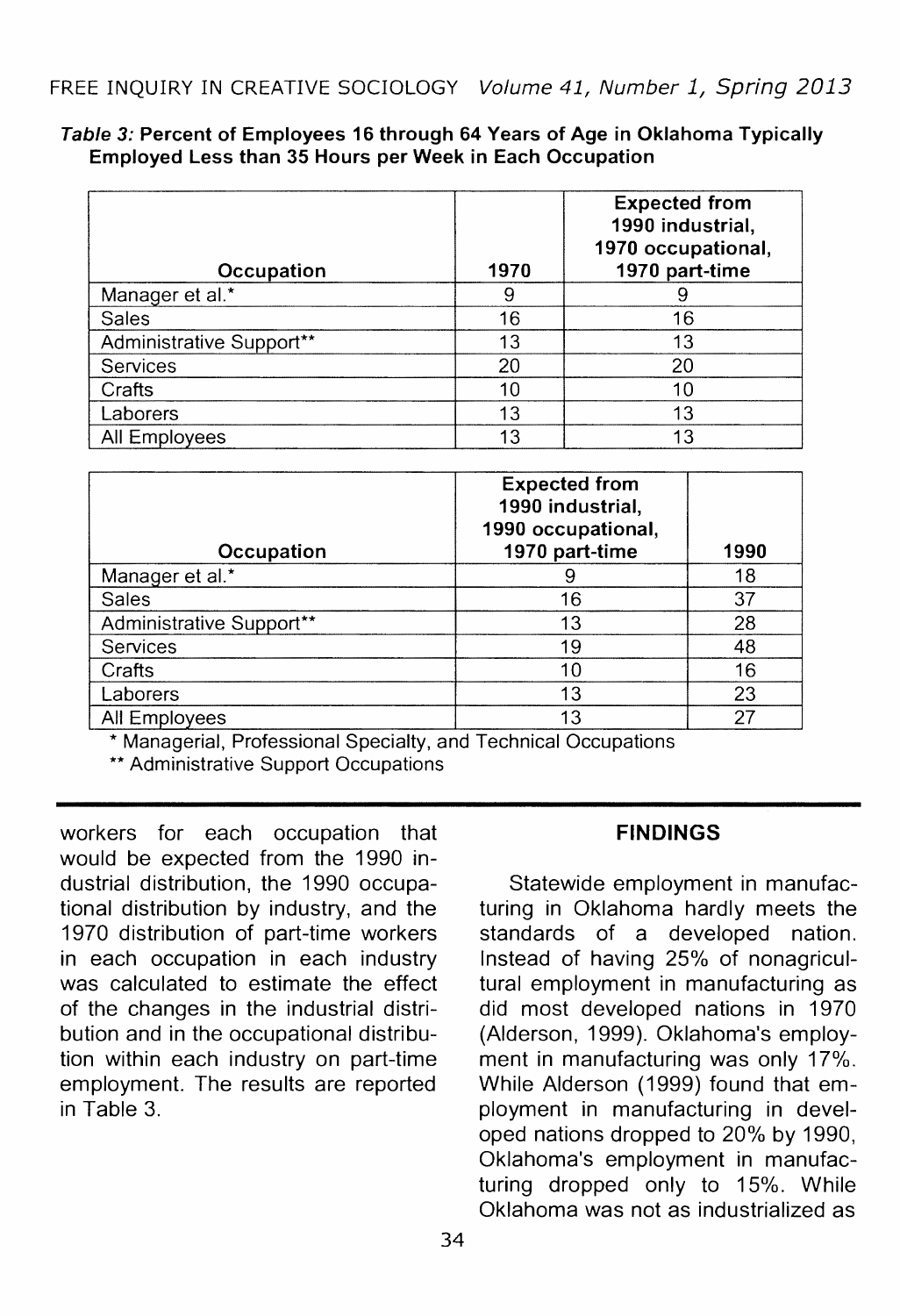the average developed nation in 1970, it also did not experience the level of deindustrialization between 1970 and 1990.

Tulsa most resembled a developed nation with respect to deindustrialization. Nonagricultural employment in manufacturing in Tulsa dropped from 21% in 1970 to 16% in 1990. As with the state as a whole, Oklahoma City, Ardmore, and McAlester had lower initial levels of employment in manufacturing and small changes in levels between 1970 and 1990. Against the trend of deindustrialization, Muskogee gained employment in manufacturing from 16% in 1970 to 18% in 1990. Employment in manufacturing in Muskogee in 1990 was almost at the level of the average developed nation reported by Alderson (1999).

Some locations had higher proportions of employment in certain industries than average for the state in 1970 and lost significant proportions of employment in those industries between 1970 and 1990. Employment in government in Oklahoma City -the state capitol- dropped from 14% of nonagricultural employment in 1970 to 9% in 1990. In McAlester, employment in government dropped from 24% to 13% between 1970 and 1990. Two towns experienced a greater gain or loss in employment in trade than the state average. Between 1970 and 1990, McAlester gained five percentage points of nonagricultural employment in trade while Muskogee lost four percentage points.

Consistent with the deindustrialization model, employment in the service sector increased between 1970 and 1990 from five to seven percentage

points for all areas in the study except Ardmore. No industrial category of nonagricultural employment in Ardmore gained or lost more than two percentage points between 1970 and 1990.

While it is evident from the above examination of Table 1 that changes in nonagricultural employment by industry have occurred, the distributions in Table 2 indicate that these changes have played a minor role in changes in the occupational distribution. If one compares the actual occupational distribution for 1970 with that expected in 1990 based on the occupational distribution by industry in 1970 and the industrial distribution in 1990 and with the actual occupational distribution for 1990, 38% of the redistribution of employment by occupation between 1970 and 1990 appears to be attributable to changes in the distribution of employment by industry alone for the state as a whole, 33% for Oklahoma City, 23% for Tulsa, 29% for Muskogee and for Ardmore, and 43% for McAlester. Most of the change in the overall distribution of occupations appears to be rooted in changes in how occupations are organized within industries rather than in changes in the distribution of employment by industry alone, i.e., deindustrialization.

An examination of each occupation in Table 2 reveals that more than bluecollar occupations were affected by the reorganization of occupations within industries. Consistent with Levy's (1998) findings, the proportion of those employed in administrative support occupations decreased between 1970 and 1990 more than one would expect from changes in the industrial distribu-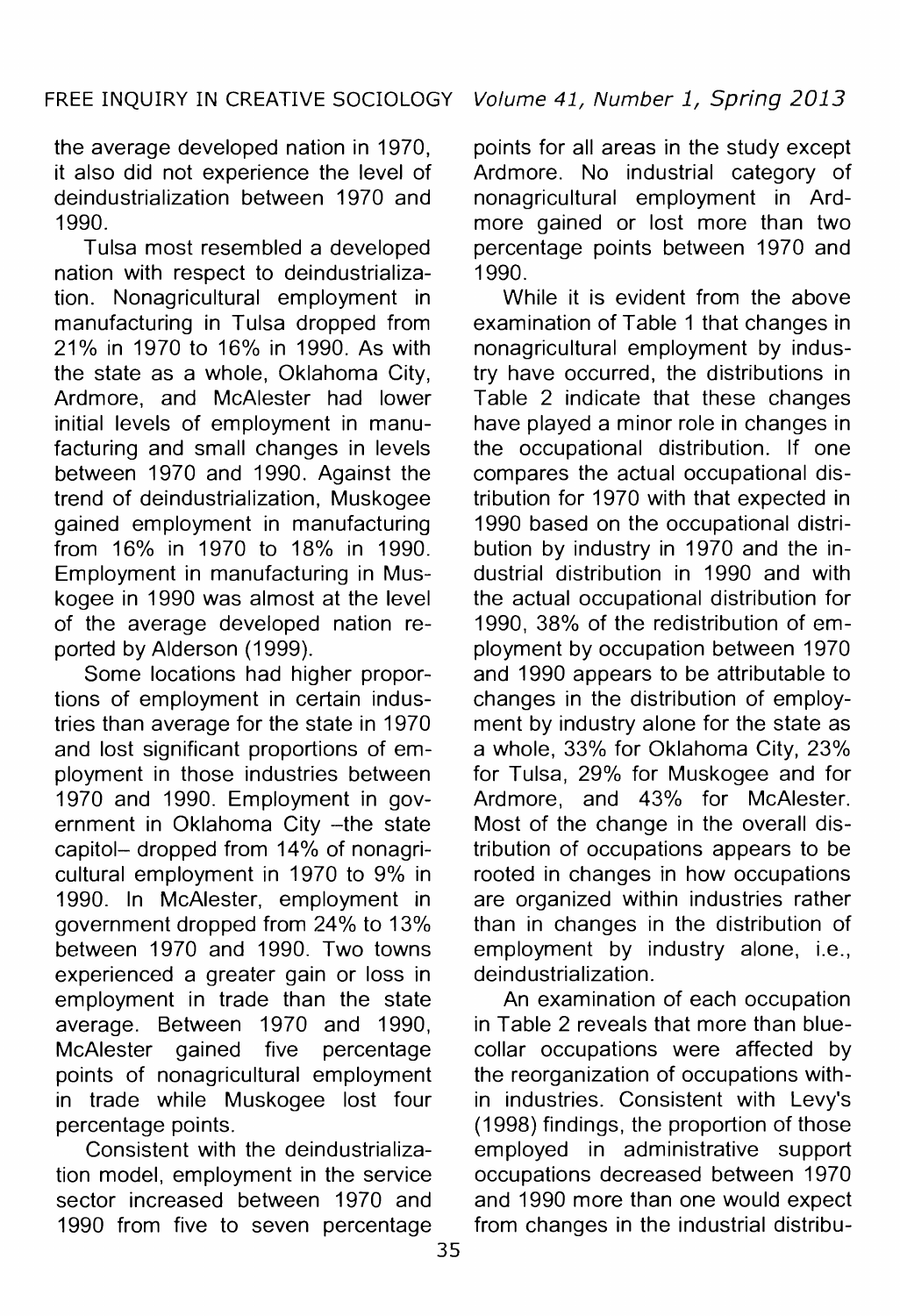tion alone as the proportion of those employed in sales occupations increased more than expected. This was the most uniform change in the distribution of occupations across all towns and cities as well as the state as a whole with the exception of McAlester. In McAlester, the proportion employment in both sales and administrative support occupations increased more than expected from the change in the distribution of employment by industry alone.

Changes in the organization of occupations within industries decreased the proportion employed in service and craft occupations by 1990 somewhat more than one would expect from changes in the proportion of the workforce employed by industry alone. While ohe would expect small gains in the proportion of those employed in service occupations because of changes in employment by industry alone, the gains exactly equaled what one would expect for the state as a whole and were slightly less than expected for all of the towns and cities in the study. While one would expect small losses in the proportion of those employed in craft occupations because of changes in employment by industry, the losses were somewhat larger than expected for the state as a whole as well as for all of the towns and cities in the study.

Changes in the proportion of employment in managerial, professional specialty, and technical occupations and in laborer occupations represent an interesting case. For the state as a whole and for the towns of Muskogee and Ardmore, most of the small decline in the proportion of those

employed in laborer occupations and small increase in the proportion of those employed in managerial, professional specialty, and technical occupations can be accounted for by changes in the distribution of employment by industry alone. But for Tulsa, McAlester, and, to a lesser extent, Oklahoma City, employment in managerial, professional specialty, and technical occupations increased, and employment in laborer occupations decreased significantly more than expected because of changes in the industrial distribution alone.

One might be able to argue that Tulsa represents a case consistent with the international division of labor theory of deindustrialization. However, since Tulsa experienced a significant loss in the proportion of those employed in manufacturing while McAlester and Oklahoma City experienced a significant loss of those employed in government, something other than the mechanisms associated with deindustrialization must affect the reorganization of occupations. The one factor affecting Oklahoma City and McAlester with respect to government and Tulsa with respect to manufacturing was a significant decline in the proportion of those employed in those industrial sectors. As Levy (1998) suggested, the downsizing of an industrial sector in and of itself may well affect the loss of laborers in an industry.

From Table 3 it appears that parttime employment for all workers in the state of Oklahoma has more than doubled between 1970 and 1990. Proportionally, craft occupations have been affected least by this trend followed by laborer occupations and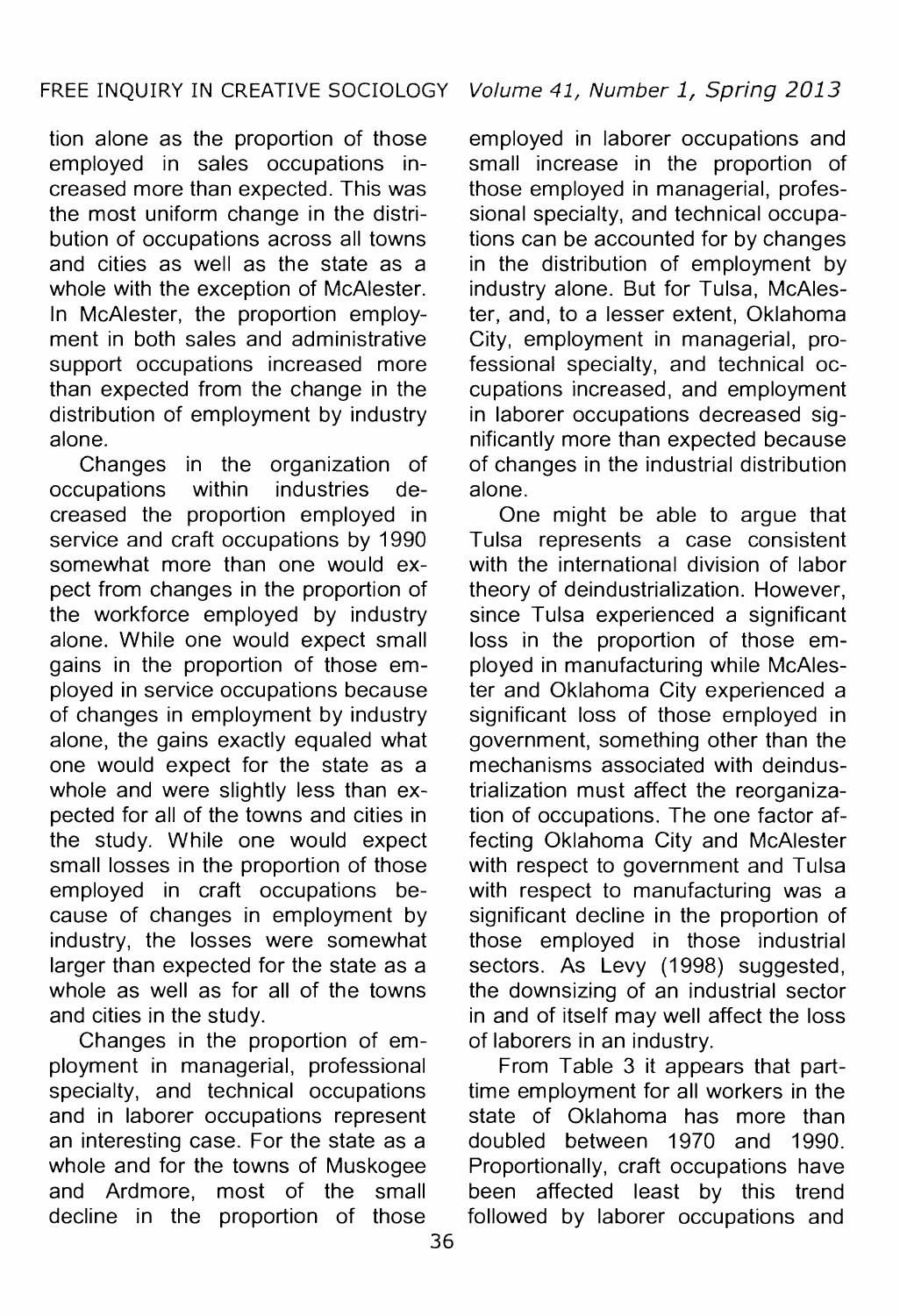managerial, professional specialty, and technical occupations. Sales, service, and administrative support occupations have been affected most by this trend. All occupations seem to have been affected by the introduction of "casual" labor (Edwards 1979).

If one compares the first and second columns in Table 3, the distributions are the same. Thus, the change in the industrial distribution of employment alone between 1970 and 1990 does not seem to increase part-time employment overall for any occupation. If one compares the first two columns with the third column, the distributions are almost the same. The only difference occurs with a 1% decrease of part-time workers for service occupations. Thus the change in the industrial distribution of employment combined with the change in the distribution of occupations within industries between 1970 and 1990 does not seem to increase part-time employment overall for any occupation. The increase in part-time work within each occupation appears to be a third, independent way in which the labor market changed between 1970 and 1990.

#### **CONCLUSION**

This study explores to what degree the decline in blue-collar jobs in Oklahoma between 1970 and 1990 was related to deindustrialization and to what degree it was related to the reorganization of occupations. Deindustrialization was found principally in Tulsa. Oklahoma City and McAlester lost a significant proportion of employment in the government sector. Tulsa, Oklaho-

ma City, and McAlester each lost significantly more employment in craft and laborer occupations than can be accounted for by changes in the industrial distribution of employment. The abnormally large loss of employment in craft and laborer occupations and gain of employment in managerial, professional, and technical occupations was associated with the reorganization of occupations within industries. The most consistent shift in employment from place to place was the shift from employment in administrative service to sales occupations. This change is almost completely attributable to occupational changes within industries.

A doubling of the rate of part-time workers occurred that cannot be accounted for by the proportional change of employment by industry or by occupation within industries. The increase in part-time jobs was least pronounced in craft, laborer, and managerial, professional, and technical occupations and most pronounced in sales, service, and administrative support occupations. On average, the part-time worker in each occupation earned about one-third what the full-time worker earned. This makes the increase in part-time work across occupations the most problematic change in the labor market explored in this study for income inequality.

The use of the decennial census of population and housing does not easily allow one to test the relative contribution of the various factors identified in other studies as contributing to deindustrialization or to the reorganization of occupations within or across industries. But this study dem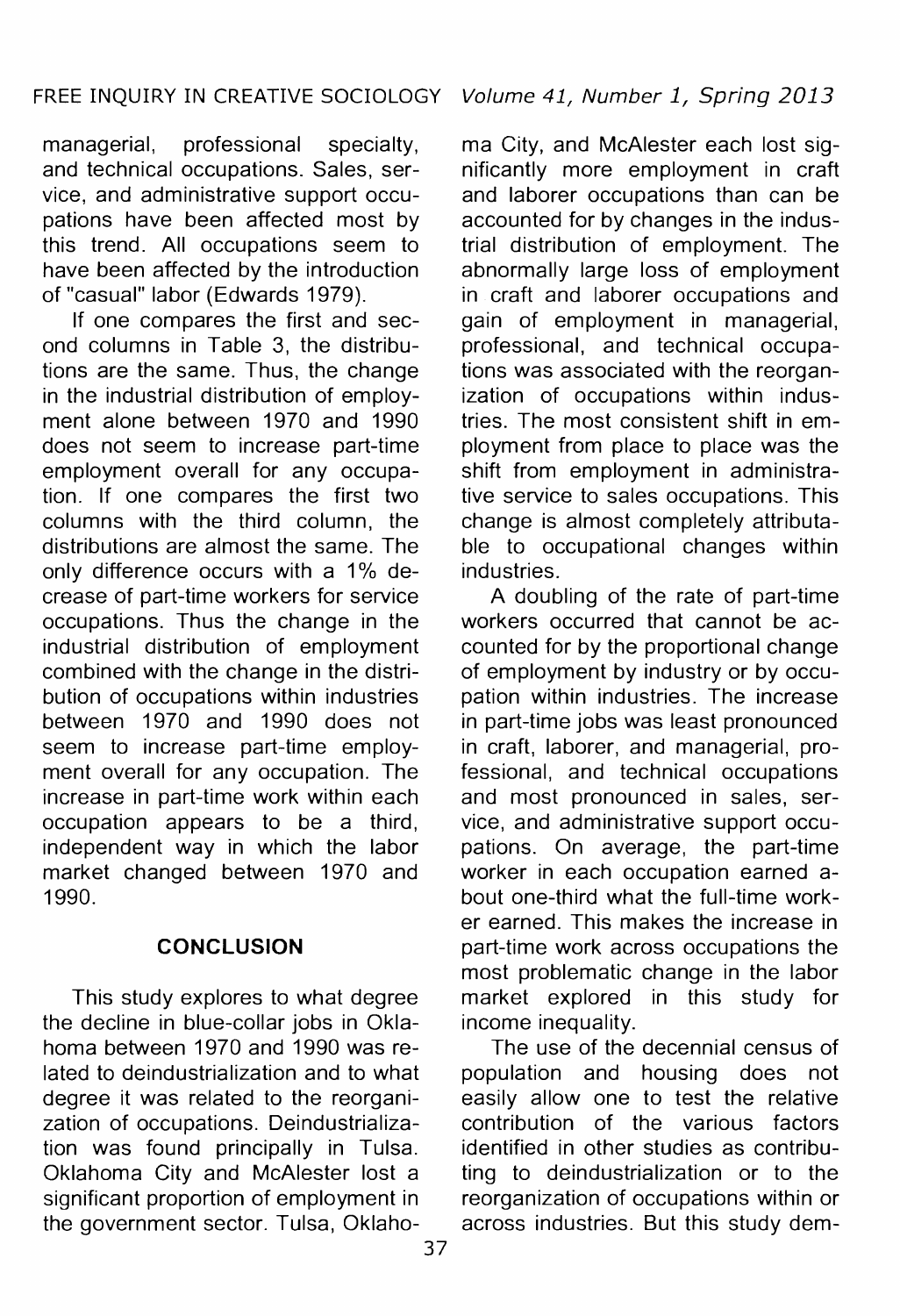onstrates that one can use the decennial census of population and housing to assess the relative importance of industry based changes and occupational based changes within industries on overall distribution of occupations and on part-time employment in a geographical area. The findings of this study suggest that the labor movement should focus more on factors affecting the organization of existing industries. While deindustrialization has contributed to the loss of good paying blue-collar jobs, factors that have been working on the occupational distribution of existing industries seem to contribute as much or more to the loss of those jobs.

## **References**

- Alderson, A.S. 1999. "Explaining deindustrialization: globalization, failure, or success?" American Sociological Review 64:701-721.
- Blue, B. and B. Harrison. 1982. The Deindustrialization of America. NY: Basic Books.
- Bluestone B. and S. Rose. 1998. "The unmeasured labor force: the growth in work hours." Jerome Levy Economics Institute of Brad College Public Policy Brief No. 40.
- Brown D.L. and T.A. Hirschi. 1995. "Household poverty in rural and metropolitan-core areas of the United States." Rural Sociology 60: 44-66.
- Cohen R.B. 1988. "The new international division of labor and multinational corporations." Pp. 120-129 in The Transformation of Industrial Organization, edited by F. Hearn. Belmont, CA: Wadsworth.
- Cooke, M.L. 1998. "Little Examined Elements in the Welfare Reform Debate: The Diminished Male and The Decreased Value of Education in The Labor Market." Free Inquiry in Creative Sociology 26:1-11.
- Edwards, R. 1979. Contested Terrain. NY: Basic Books.
- Garson, B. 1988. The Electronic Sweatshop. NY: Penguin Books.
- Gordon, D.M. 1996. Fat and Mean. NY: Free Press.
- Harrison, B. and B. Bluestone. 1988. The Great U-Turn. NY: Basic Books.
- Levy, F. 1987. Dollars and Dreams. NY: Russell Sage Foundation.
- ------. 1998. The New Dollars and Dreams. NY: Russell Sage Foundation.
- Lobao, L.M. 1990. Locality and Inequality. Albany: State University of New York Press.
- Maume, Jr., D.J. 1987. "Local labor market structure and male employment stability in large metropolitan areas." Work and Occupations 14:216-235.
- Moberg, G. 2000. "Labor's modest rise." Democratic Left 27:28.
- Newman, K.S. 1988. Falling from Grace. NY: Free Press.
- Reich, R. B. 1983. The Next American Frontier. NY: Times Books.
- Rowthorn, R.E. and J.R. Wells. 1987. Delndustrialization and Foreign Trade. Cambridge: Cambridge University Press.
- Schor, J.B. 1991. The Overworked American. NY: Basic Books.
- Schwartz, J. 2000a. ''World Trade Organization." Democratic Left 27: 2,4-5.